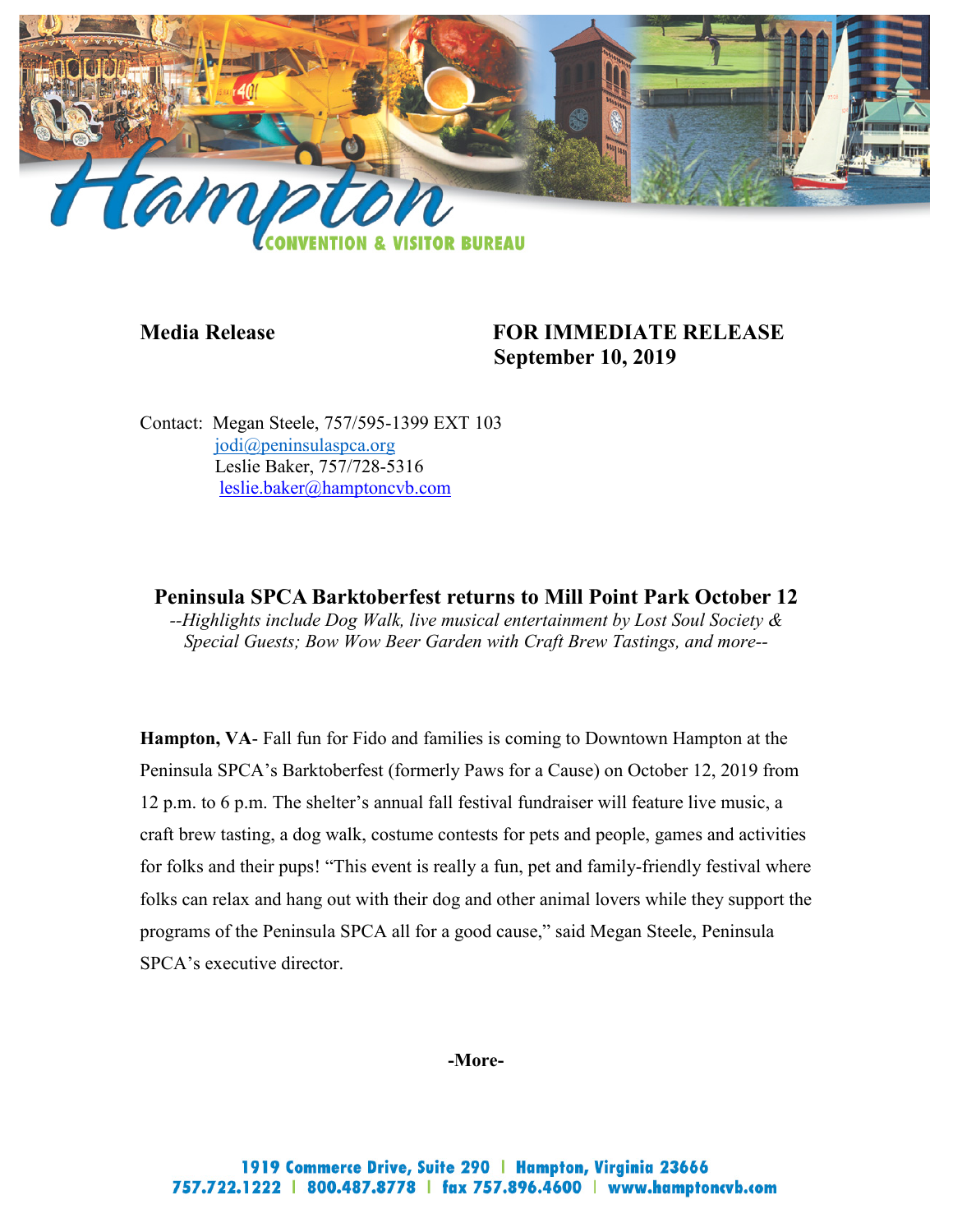# **Peninsula SPCA Barktoberfest returns to Mill Point Park October 12 – Page 2**

This year's Barktoberfest will feature live music by Lost Soul Society and special guests, pet-friendly vendors and local rescues with adoptable animals. The Bow Wow Beer Garden, presented by Peninsula Animal Referral Center, will offer a variety of craft brews from St. George Brewing Company, Alewerks Brewing Company, Bull Island Brewing Company, The Vanguard Brewpub & Distillery, Billsburg Brewery, Sly Clyde Ciderworks and Tradition Brewing Company. In addition, Blue Sky Distillery will be on hand offering free tastings of their Dog Star Vodka. Food and non-alcoholic beverages will be available for purchase from local food trucks, Frank's Monster Munchies and Southern Hospitality.

This Fido-friendly festival will offer lots of fall activities for guests AND their pups including bobbing for tennis balls, a peanut butter eating contest, dog cake walks, and more! The popular and pup-tacular costume contest for pets AND their people will begin at 2:30 p.m. p.m., featuring two categories, Pets Only and Pets AND People, where prizes will be awarded for first through third place in each category. Participants are encouraged to get creative with their costumes and dress to impress, as competition can be fierce!

The dog walk is open to all ticketed guests and will begin at 3:00 p.m., winding along Downtown Hampton's beautiful waterfront and through retail areas where friendly merchants will provide treats for participating pups.

### **Admission**

**Advance Tickets:** Tickets may be purchased in advance online [\(www.peninsulaspca.org\)](http://www.peninsulaspca.org/) at a discounted rate.

#### **-More-**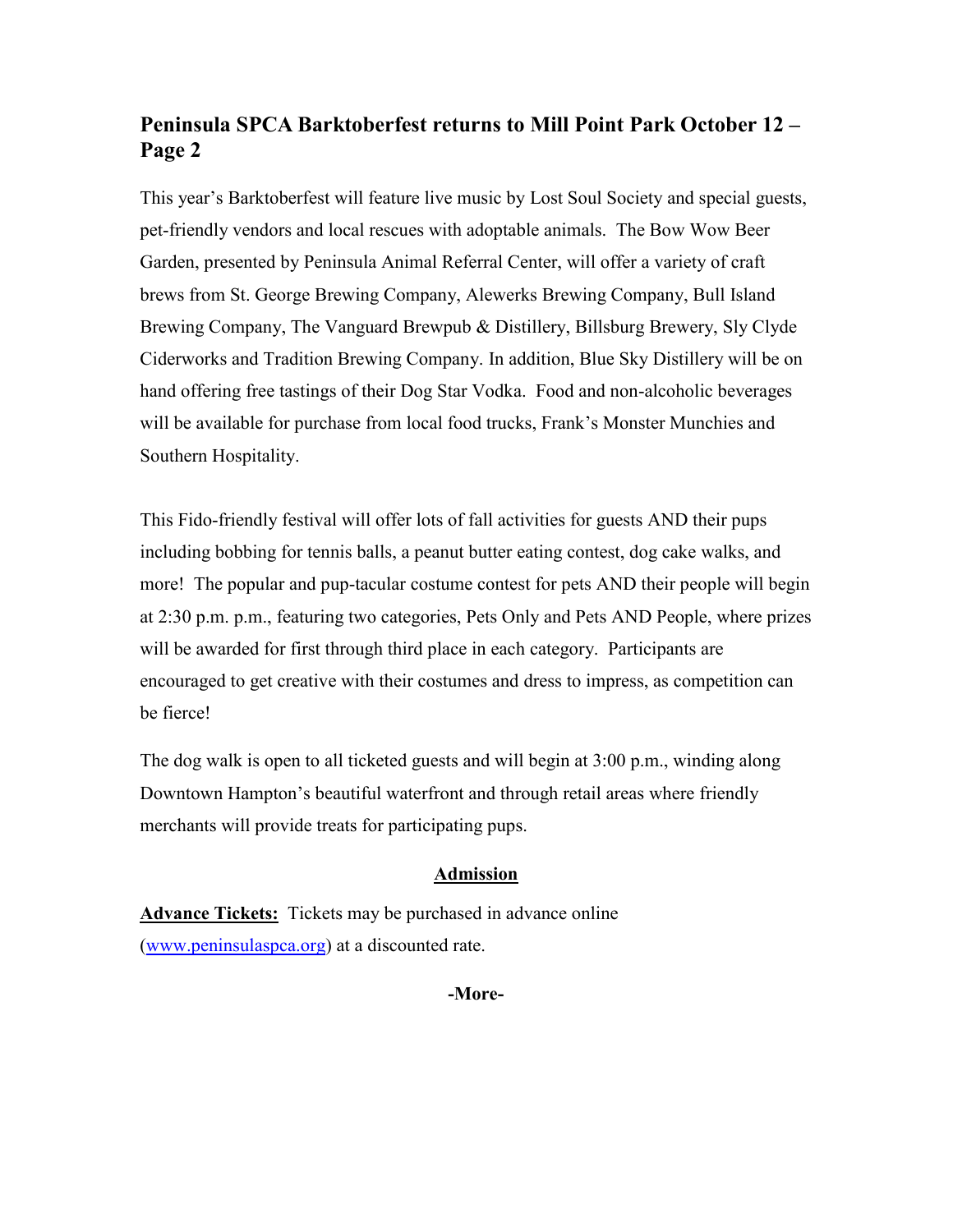# **Peninsula SPCA Barktoberfest returns to Mill Point Park October 12 – Page 3**

**Adult:** \$15 and includes exclusive Barktoberfest T-shirt, event admission including live music, vendors, costume contest, dog walk & activities, goody bag with cool stuff, and personal web page for fundraising.

**Children:** (ages 5 to 12): \$10 and includes exclusive Barktoberfest T-shirt, event admission including live music, vendors, costume contest, dog walk & activities, goody bag with cool stuff, and personal web page for fundraising

**Barktoberfest Package**: Guests who wish to enjoy all the festival has to offer can purchase a Barktoberfest Package ticket for \$35. This includes beer tasting, souvenir glass, exclusive Barktoberfest T-shirt, event admission including live music, vendors, costume contest, dog walk & activities, goody bag with cool stuff, and personal web page for fundraising.

### **Tickets Day of Event:**

Tickets for **festival admission only** are available at the gate on the day of the event: Adults & Children: \$10, Barktoberfest Package: \$45. T-shirts and souvenir glasses will be available for purchase. Guests are encouraged to purchase their tickets in advance as there are a limited number of event shirts and souvenir glasses available. Coupons for \$5 off admission at the gate are available at participating breweries and Downtown Hampton restaurants.

For events details, schedule of events, or to register in advance visit

www.peninsulaspca.org.

Barktoberfest proceeds benefit the animals of the Peninsula SPCA. Thanks to our community partners: Downtown Hampton, Carol & Frank, VCA Animal Hospitals, Old Point National Bank, Animal Welfare League of Northern Neck, COVE: The Center of Veterinary Expertise, Kaufman & Canoles, Langley Federal Credit Union, Sarah Browning State Farm Insurance & Financial Services, Petco Foundation, Pearson Toyota, Waste Management, Animal Eye Care, Animal Emergency Center, York River Electric, Ferguson, The Pet Lodge at Yorktown, Peninsula Animal Referral Center, Care-A-Lot Pet Supply, Z104, and 94.9 The Point.

### **-More-**